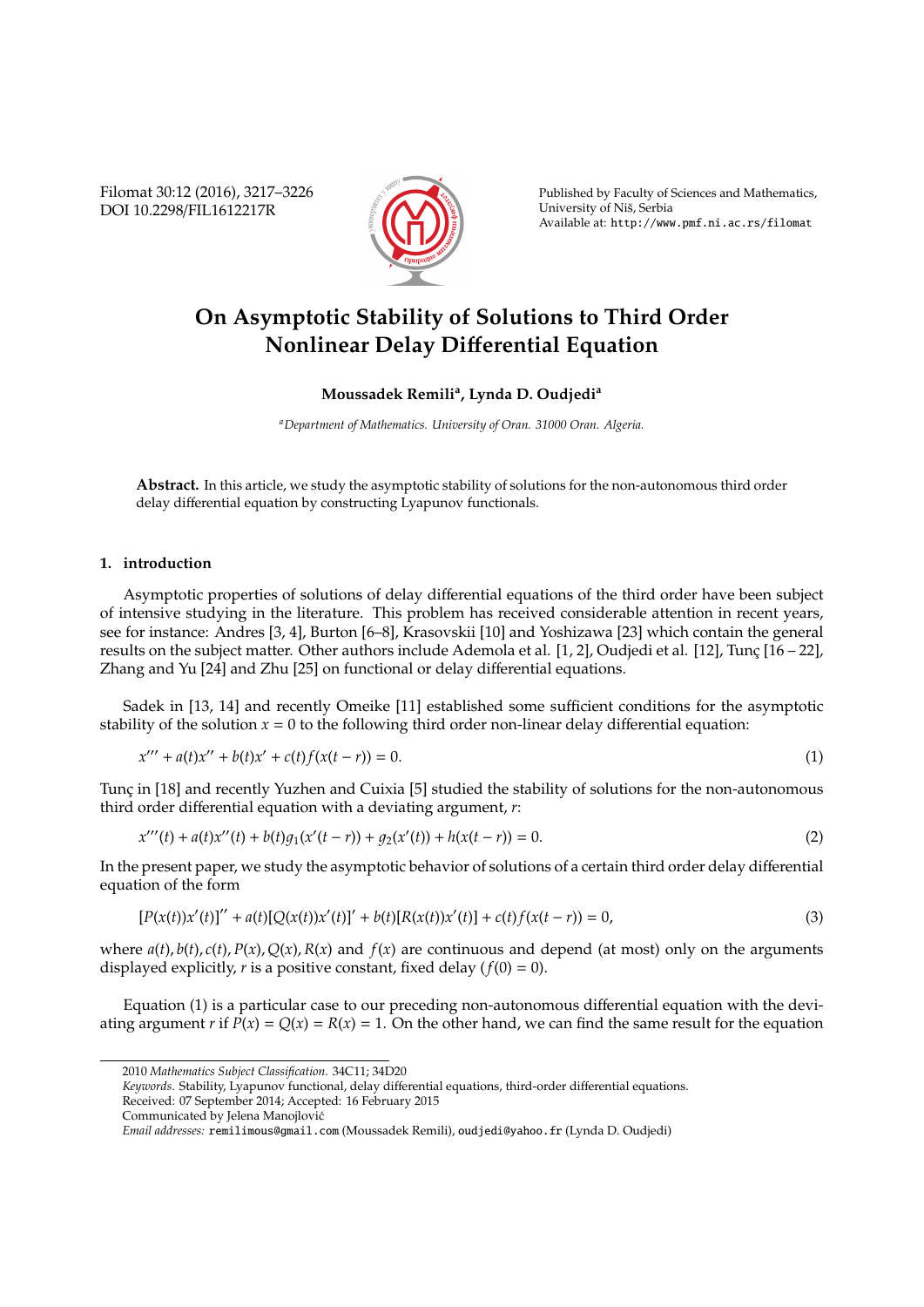(3) without delay by putting *r* = 0, which is generalization of Hara [9] and Swick [15] results.

If  $P(x) = 1$ , then (3) takes the form

$$
x''' + a(t)Q(x)x'' + g(t, x, x') + c(t)f(x(t - r)) = 0,
$$

where

$$
g(t, x, x') = a(t)Q'(x)x'^2 + b(t)R(x)x',
$$

which is similar to (2) in the case  $g_1(x'(t - r)) = 0$ .

The motivation for the present work comes from the paper of Tunç [18], Omeike [11] and Sadek [13, 14] and the papers mentioned above. Our purpose is to find two similar results for (3). Namely, we will show sufficient conditions to improve that all solutions of (3) are uniformly bounded and converge to zero as *t* → ∞. We shall use Lyapunov's second (or direct) method as our tool to achieve the desired results. The results obtained in this investigation improve the existing results on the third-order non-linear differential equations in the literature.

## **2. Preliminaries**

In order to prove our results, we give the following definitions and lemmas. Consider the equation

$$
x' = f(t, x_t), \quad x_t(\theta) = x(t + \theta), \quad -r \le \theta \le 0, \quad t \ge 0,
$$
\n
$$
(4)
$$

where  $f: I \times C_H \to \mathbb{R}^n$  is a continuous mapping,  $f(t, 0) = 0$ ,  $C_H := \{\phi \in C([-r, 0], \mathbb{R}^n) : ||\phi|| \leq H\}$ , and for  $H_1 < H$ , there exists  $L(H_1) > 0$ , with  $|f(t, \phi)| < L(H_1)$  when  $\|\phi\| < H_1$ .

**Definition 2.1.** *([8]). An element*  $\psi \in C$  *is in the*  $\omega$  – *limit set* of  $\phi$ *, say*  $\Omega(\phi)$ *, if*  $x(t, 0, \phi)$  *is defined on* [0,+∞) *and* there is a sequence  $\{t_n\}$ ,  $t_n \to \infty$ , as  $n \to \infty$ , with  $||x_{t_n}(\phi) - \psi|| \to 0$  as  $n \to \infty$  where  $x_{t_n}(\phi) = x(t_n + \theta, 0, \phi)$  for  $-r \leq \theta \leq 0$ .

**Definition 2.2.** *([8]).* A set  $Q \subset C_H$  is an invariant set if for any  $\phi \in Q$ *, the solution of (2.1), x(t, 0,*  $\phi$ *), is defined on*  $[0, \infty)$  *and*  $x_t(\phi) \in Q$  *for*  $t \in [0, \infty)$ *.* 

**Lemma 2.3.** *(*[6]). If  $\phi \in C_H$ *is such that the solution*  $x_t(\phi)$  *of (4) with*  $x_0(\phi) = \phi$  *is defined on* [0, ∞) *and*  $||x_t(\phi)|| \leq H_1 < H$  for  $t \in [0, \infty)$ , then  $\Omega(\phi)$  is a non-empty, compact, invariant set and

 $dist(x_t(\phi), \Omega(\phi)) \to 0$  *as*  $t \to \infty$ .

**Lemma 2.4.** *([6]).* Let  $V(t, \phi) : I \times C_H \to \mathbb{R}$  be a continuous functional satisfying a local Lipschitz condition.  $V(t, 0) = 0$ , and such that:

*(i)*  $W_1(|\phi(0)|) \le V(t, \phi) \le W_2(||\phi||)$  *where*  $W_1(r)$ *,*  $W_2(r)$  *are wedges.* 

*(ii)*  $V'_{(4)}(t, \phi) \le 0$ , for  $\phi \in C_H$ .

*Then the zero solution of (4) is uniformly stable.*

*If*  $Z = \{ \phi \in C_H : V'_{(4)}(t, \phi) = 0 \}$ , then the zero solution of (4) is asymptotically stable, provided that the largest *invariant set in* Z *is*  $\hat{Q} = \{0\}$ *.* 

### **3. Statement of Results**

We shall state here some assumptions which will be used on the functions that appeared in equation (3). Assume that there are positive constants  $a_0$ ,  $b_0$ ,  $c_0$ ,  $d$ ,  $A$ ,  $B$ ,  $C$ ,  $p_0$ ,  $p_1$ ,  $q_0$ ,  $q_1$ ,  $r_0$ ,  $r_1$ ,  $\delta_0$ , and  $\delta_1$  such that: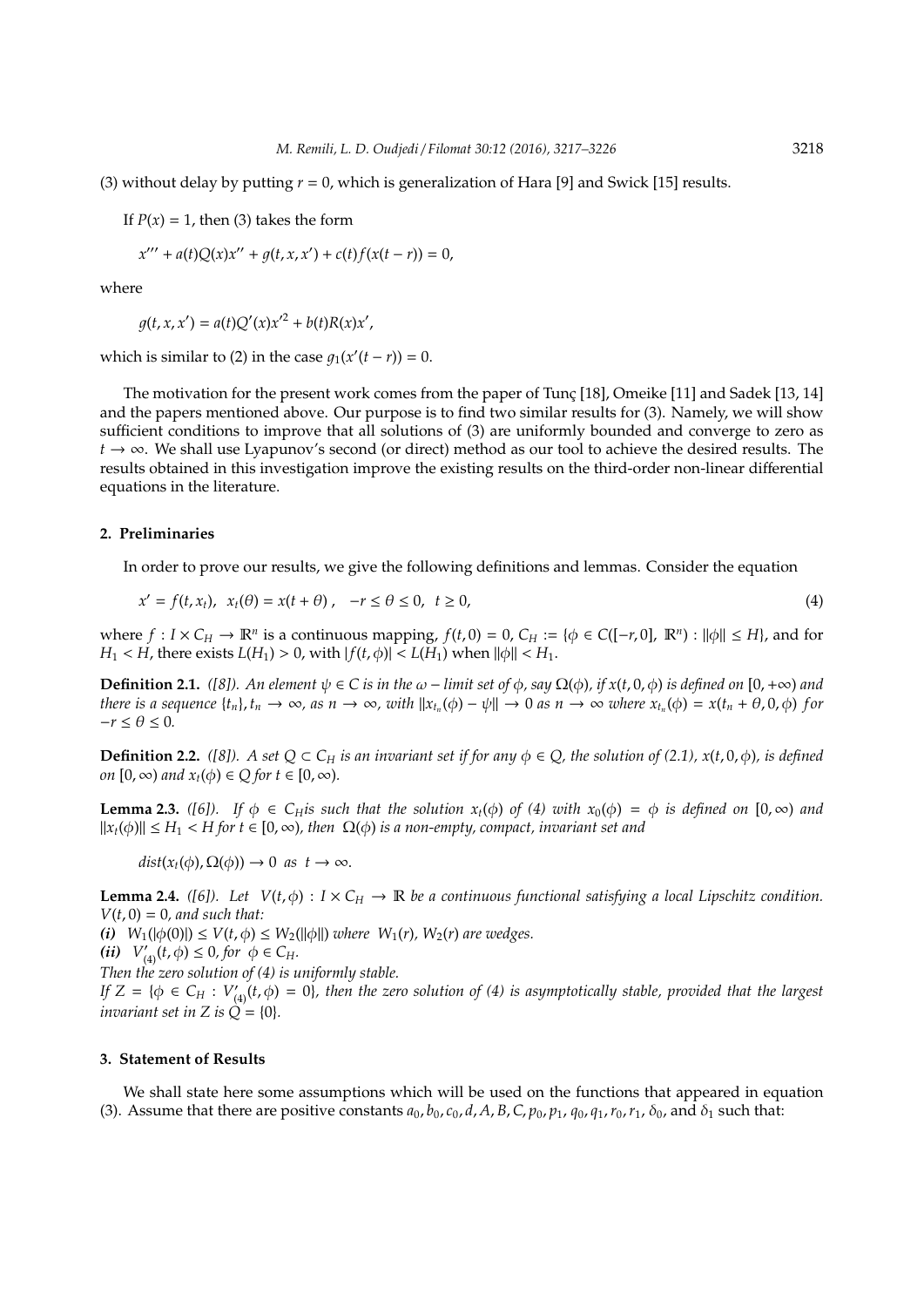*A*<sub>0</sub>) *P*(*x*), *Q*(*x*), *R*(*x*) and *f*(*x*) are continuously differentiable functions on R,

 $a(t)$ ,  $b(t)$  and  $c(t)$  are continuously differentiable functions on [0, +∞[.

$$
A_1) \quad 0 < a_0 \le a(t) \le A; \ 0 < b_0 \le b(t) \le B; \ 0 < c_0 \le c(t) \le C.
$$

$$
A_2) \quad 0 < p_0 \le P(x) \le p_1; \ 0 < q_0 \le Q(x) \le q_1; \ 0 < r_0 \le R(x) \le r_1.
$$

A<sub>3</sub>) 
$$
f(0) = 0, \frac{f(x)}{x} \ge \delta_0 > 0 \ (x \ne 0), \text{ and } |f'(x)| \le \delta_1 \text{ for all } x.
$$

$$
A_4) \int_{-\infty} (|P'(u)| + |Q'(u)| + |R'(u)|) du < \infty.
$$

*f*(*x*)

For the sake of convenience, we introduce the following functions:

$$
\theta_1(t) = \frac{P'(x(t))}{P^2(x(t))} x'(t),
$$
  
\n
$$
\theta_2(t) = \frac{Q'(x(t))P(x(t)) - Q(x(t))P'(x(t))}{P^2(x(t))} x'(t),
$$

and

$$
\theta_3(t) = \frac{R'(x(t))P(x(t)) - R(x(t))P'(x(t))}{P^2(x(t))}x'(t).
$$

The following theorems present uniform asymptotic criterion for (3):

**Theorem 3.1.** *Further to the basic assumptions (A*0*)-(A*4*) being satisfied, suppose that the following conditions hold:*

i) 
$$
c(t) \leq b(t)
$$
,  $-L \leq b'(t) \leq c'(t) \leq 0$  for  $t \in [0, \infty)$ .

- *ii*)  $\frac{p_1\delta_1}{p_1}$  $\frac{1}{r_0} < d < a_0 q_0$ .
- *iii*)  $\frac{1}{2}da'(t)Q(x) b_0(dr_0 p_1\delta_1) \leq -\varepsilon < 0.$

*Then the zero solution of (3) is uniformly asymptotically stable provided that*

$$
r < \min\left\{\frac{2(a_0q_0 - d)}{p_1C\delta_1}, \frac{2p_0^3\varepsilon}{C\delta_1p_1^2(d + dp_0^2 + p_0)}\right\}.
$$

**Theorem 3.2.** *In addition to the basic assumptions (A*0*)-(A*4*), suppose that the following conditions hold:*

$$
j) \frac{p_1 C}{b_0 r_0} \delta_1 < d < a_0 q_0.
$$
\n
$$
j j) \, da'(t) Q(x) + b'(t) P(x) R(x) - P^2(x) \frac{\delta_1}{d} c'(t) < db_0 r_0 - p_1 C \delta_1.
$$
\n
$$
j j j) \int_0^\infty |c'(s)| \, ds \le N_1 < \infty \, and \, c'(t) \to 0 \, as \, t \to \infty.
$$

*Then the zero solution of (3) is uniformly asymptotically stable, provided that*

$$
r < \min\left\{\frac{2(a_0q_0-d)}{p_1C\delta_1}, \frac{p_0^3(db_0r_0-p_1C\delta_1)}{p_1^2C\delta_1(d+dp_0^2+p_0)}\right\}.
$$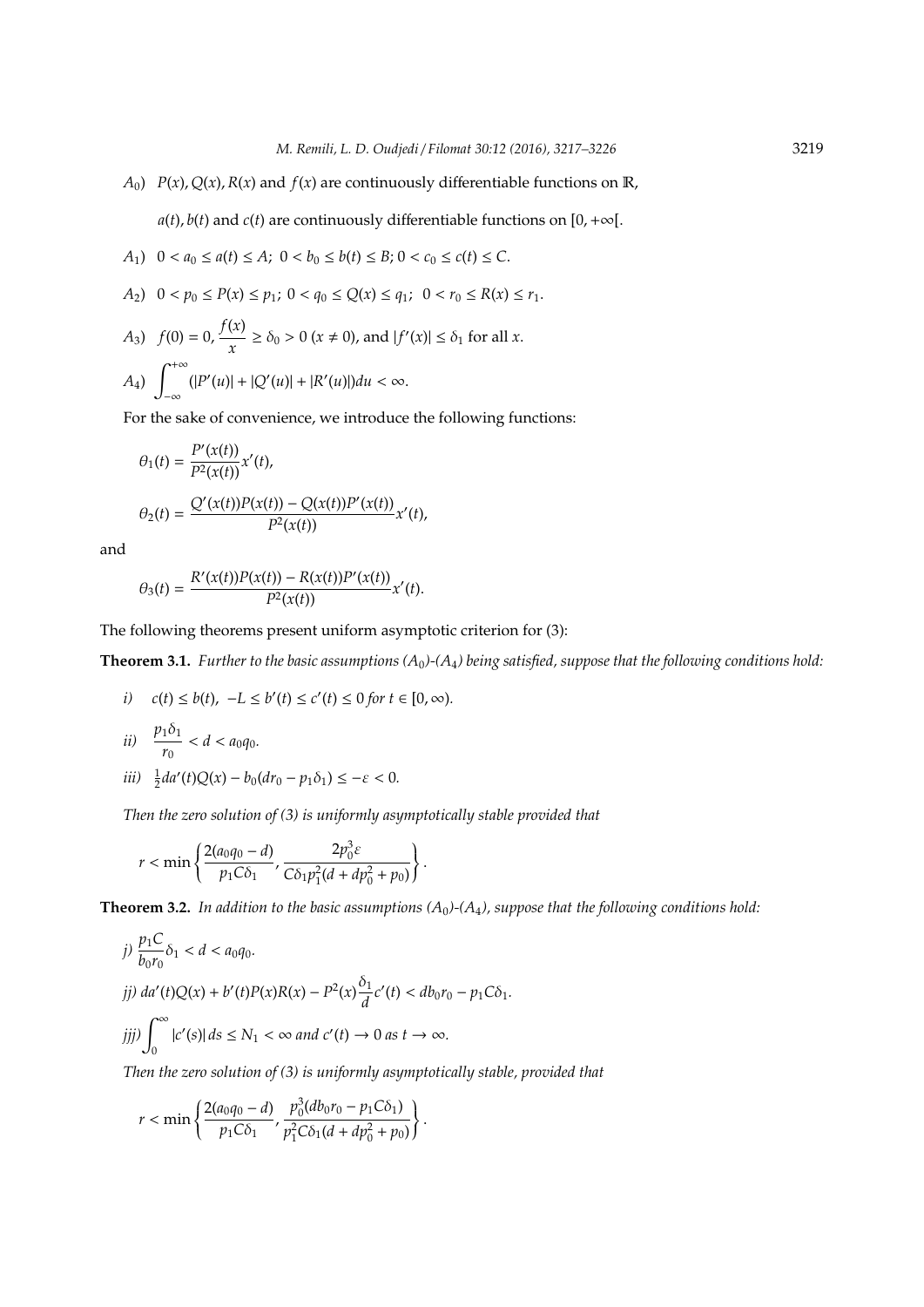*t*−*r*

*Proof.* [**Proof of Theorem 3.1**] Equation (3) can be transformed to the following system:

$$
x' = \frac{1}{P(x)}y
$$
  
\n
$$
y' = z
$$
  
\n
$$
z' = -a(t)\theta_2(t)y - \frac{a(t)Q(x)}{P(x)}z - \frac{b(t)R(x)}{P(x)}y - c(t)f(x) + c(t)\int_{t-r}^{t} \frac{y(s)}{P(x(s))}f'(x(s))ds.
$$
\n(5)

Define the Lyapunov functional  $U = U(t, x_t, y_t, z_t)$  as follows:

$$
U(t, x_t, y_t, z_t) = (\exp(-\frac{\gamma(t)}{\mu}))V(t, x_t, y_t, z_t) = (\exp(-\frac{\gamma(t)}{\mu}))V,
$$
\n(6)

where

$$
\gamma(t) = \int_0^t (|\theta_1(s)| + |\theta_2(s)| + |\theta_3(s)|)ds,\tag{7}
$$

and

$$
V = dc(t)F(x) + c(t)f(x)y + \frac{b(t)R(x)}{2P(x)}y^{2} + \frac{1}{2}z^{2} + \frac{d}{P(x)}yz + \frac{da(t)Q(x)}{2P^{2}(x)}y^{2} + \lambda \int_{-r}^{0} \int_{t+s}^{t} y^{2}(\xi)d\xi ds,
$$
 (8)

such that  $F(x) = \int_0^x f(u)du$ .  $\mu$  and  $\lambda$  are positive constants which will be determined later. Define

$$
V_1 = dc(t)F(x) + c(t)f(x)y + \frac{b(t)R(x)}{2P(x)}y^2,
$$

in view of the hypotheses of Theorem 3.1, and after some rearrangements we have

$$
V_1 = dc(t)F(x) + \frac{b(t)R(x)}{2P(x)} \left\{ y + \frac{c(t)f(x)P(x)}{b(t)R(x)} \right\}^2 - \frac{c^2(t)P(x)f^2(x)}{2b(t)R(x)}
$$
  
\n
$$
\geq dc(t) \int_0^x \left[ 1 - \frac{c(t)P(x)f'(u)}{db(t)R(x)} \right] f(u) du
$$
  
\n
$$
\geq dc(t) \int_0^x \left[ 1 - \frac{p_1\delta_1}{dr_0} \right] f(u) du
$$
  
\n
$$
\geq \delta_2 F(x),
$$

where

$$
\delta_2 = dc_0 \left( 1 - \frac{p_1 \delta_1}{dr_0} \right) > dc_0 \left( 1 - \frac{d}{d} \right) = 0.
$$

Thus from  $(A_3)$  we obtain

$$
V_1 \ge \frac{\delta_2 \delta_0}{2} x^2.
$$

We note that

$$
V_2 = \frac{1}{2}z^2 + \frac{d}{P(x)}yz + \frac{da(t)Q(x)}{2P^2(x)}y^2,
$$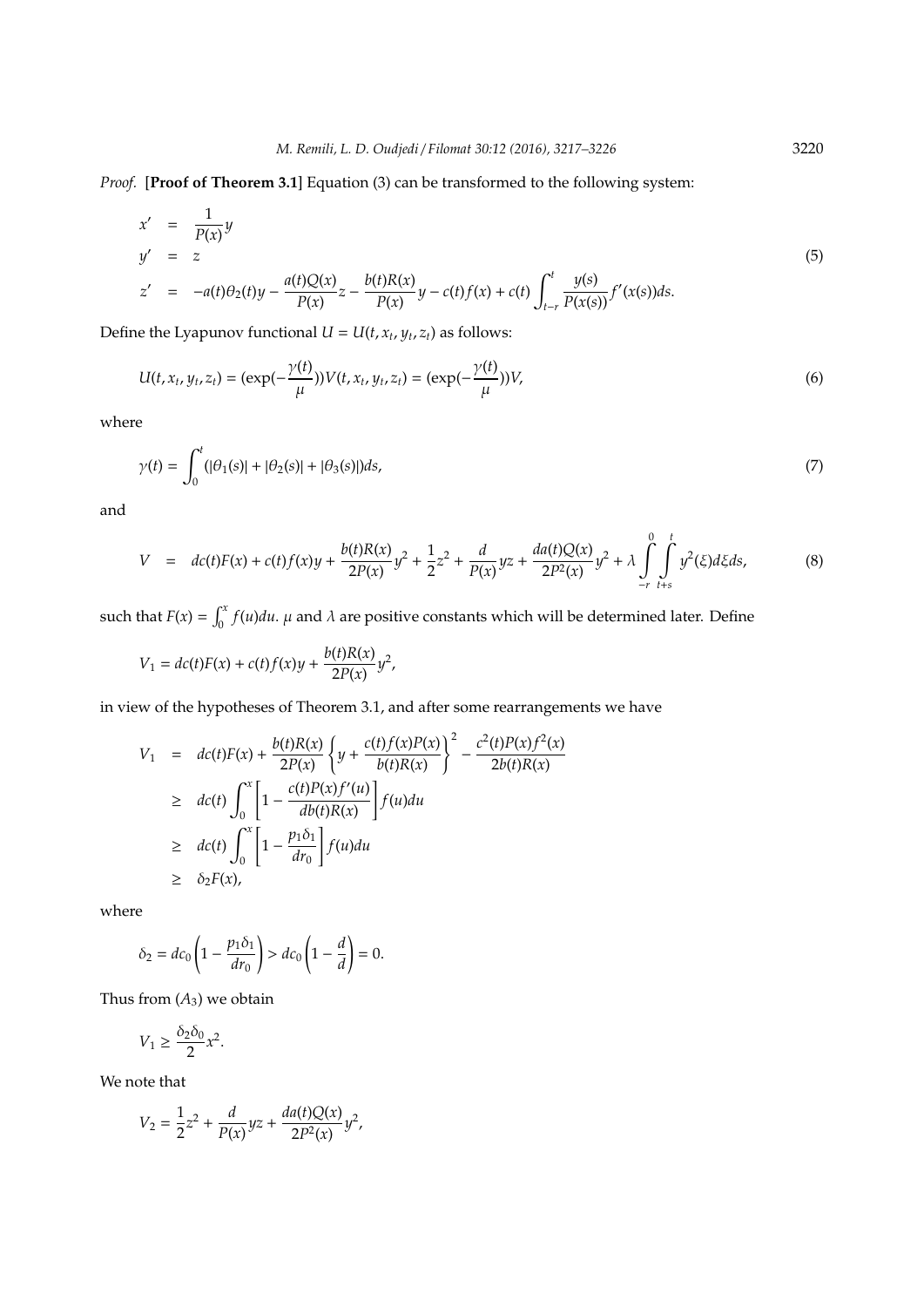is obviously positive definite, this follows from the conditions  $a(t) \ge a_0$ ,  $Q(x) \ge a_0$  and (*ii*). Hence,

$$
V_2 \ge \frac{1}{2} \left( z + \frac{d}{P(x)} y \right)^2 + \frac{d(a_0 q_0 - d)}{2P^2(x)} y^2 > 0.
$$

We can therefore, find a constant  $\delta = \delta(\delta_0, \delta_2, a_0, q_0, p_1, d) > 0$ , such that

$$
V \ge \delta(x^2 + y^2 + z^2),
$$
\n(9)

since the integral is non-negative.

After a change of variables in the integral of  $(7)$  and by  $(A_2)$  and  $(A_4)$ , we get

$$
\gamma(t) \leq (1 + r_1 + q_1) \int_{\alpha_1(t)}^{\alpha_2(t)} \frac{|P'(u)|}{P^2(u)} du + \int_{\alpha_1(t)}^{\alpha_2(t)} \frac{|R'(u)| + |Q'(u)|}{P(u)} du
$$
  
\n
$$
\leq \frac{(1 + r_1 + q_1)}{p_0^2} \int_{-\infty}^{+\infty} |P'(u)| du + \frac{1}{p_0} \int_{-\infty}^{+\infty} (|R'(u)| + |Q'(u)|) du
$$
  
\n
$$
\leq N < \infty,
$$

where  $\alpha_1(t) = \min\{x(0), x(t)\}\$ , and  $\alpha_2(t) = \max\{x(0), x(t)\}\$ . Now, we can deduce that there exists a continuous function  $W_1(|\Phi(0)|)$  with

 $W_1(|Φ(0)|) ≥ 0$  and  $W_1(|Φ(0)|) ≤ U(t,Φ).$ 

By  $(A_1)$ ,  $(A_2)$  and  $(A_3)$ , it is not difficult to show that

$$
V \le \delta_3(x^2 + y^2 + z^2) + \delta_4 \int_{-r}^{0} \int_{t+s}^{t} (x^2(\xi) + y^2(\xi) + z^2(\xi)) d\xi ds,
$$
\n(10)

where  $\delta_3 = \frac{1}{2}$  $\frac{1}{2}$  max{*C*δ<sub>1</sub>(1 + *d*), *C*δ<sub>1</sub> +  $\frac{Br_1}{p_0}$  $\frac{Br_1}{p_0} + \frac{d}{p_0}$  $\frac{d}{p_0} + \frac{dAq_1}{p_0^2}$  $p_0^2$  $, 1 + \frac{d}{dx}$  $\frac{u}{p_0}$ , and  $\delta_4 = \max\{1, \lambda\}.$ 

Then there exist a continuous function  $W_2(||\phi||)$  which satisfies the inequality  $U(t, \phi) \leq W_2(||\phi||)$ .

Now, we show that the derivative of  $V(t, x_t, y_t, z_t)$  with respect to  $t$  along the solution path of system (5) is negative definite

$$
\frac{d}{dt}V = dc'(t)F(x) + c'(t) yf(x) + \frac{b'(t)R(x)}{2P(x)}y^2 - \lambda \int_{t-r}^t y^2(\xi)d\xi
$$
  
\n
$$
= d\theta_1(t)(yz + \frac{a(t)Q(x)}{2P(x)}y^2) - a(t)\theta_2(t)(yz + \frac{d}{2P(x)}y^2) + \frac{b(t)}{2}\theta_3(t)y^2
$$
  
\n
$$
+ c(t)(z + \frac{d}{P(x)}y) \int_{t-r}^t \frac{y(s)}{P(x(s))}f'(x(s))ds + \frac{1}{P(x)}(d - a(t)Q(x))z^2
$$
  
\n
$$
+ \left[ \frac{da'(t)Q(x) + 2c(t)P(x)f'(x) - 2db(t)R(x)}{2P^2(x)} \right]y^2 + \lambda ry^2.
$$

From hypotheses of Theorem 3.1, we obtain

$$
\frac{d}{dt}V \le W_1 + W_2 + W_3 - \lambda \int_{t-r}^t y^2(\xi) d\xi - \frac{1}{p_1}(a_0 q_0 - d)z^2 - (\frac{\varepsilon}{p_1^2} - \lambda r)y^2,\tag{11}
$$

where

$$
W_1 = dc'(t)F(x) + c'(t)yf(x) + \frac{b'(t)R(x)}{2P(x)}y^2,
$$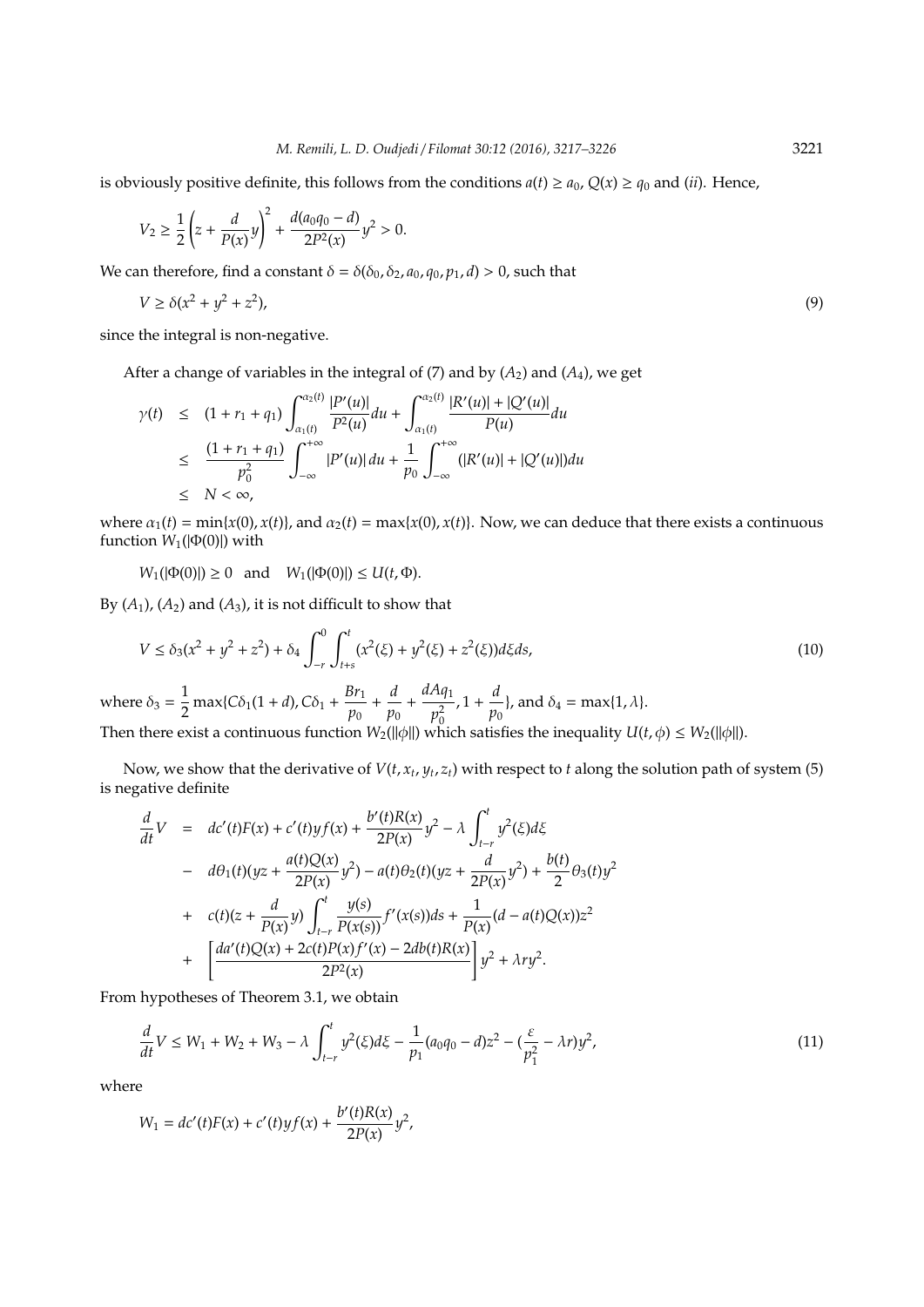*M. Remili, L. D. Oudjedi* / *Filomat 30:12 (2016), 3217–3226* 3222

$$
W_2 = d |\theta_1(t)| (|zy| + \frac{a(t)Q(x)}{2P(x)}y^2) + \frac{B}{2} |\theta_3(t)|y^2 + a(t)|\theta_2(t)| (|yz| + \frac{d}{2P(x)}y^2),
$$

and

$$
W_3 = c(t)(z + \frac{dy}{P(x)}) \int_{t-r}^t \frac{y(s)}{P(x(s))} f'(x(s)) ds.
$$

First, we show that  $W_1$  is a negative-definite function, we have two cases for all  $x, y$  and  $t \ge 0$ . If  $c'(t) = 0$ , then

$$
W_1 = \frac{b'(t)R(x)}{2P(x)}y^2 \le 0.
$$

If  $c'(t) < 0$ , the quantity in the brackets below can be written as,

$$
W_1 = dc'(t) \left[ F(x) + \frac{1}{d} y f(x) + \frac{b'(t)R(x)}{2dP(x)c'(t)} y^2 \right]
$$
  
=  $dc'(t) \left[ F(x) + \frac{b'(t)R(x)}{2dP(x)c'(t)} \left\{ y + \frac{c'(t)P(x)f(x)}{b'(t)R(x)} \right\}^2 - \frac{c'(t)P(x)f^2(x)}{2db'(t)R(x)} \right\},$ 

from the assumption (i), we get

$$
W_1 \leq dc'(t) \int_0^x (1 - \frac{P(x)f'(u)}{dR(x)}) f(u) du
$$
  
\n
$$
\leq dc'(t) \int_0^x (1 - \frac{p_1 \delta_1}{d r_0}) f(u) du
$$
  
\n
$$
\leq c'(t) \frac{\delta_2}{c_0} F(x) \leq 0.
$$

Thus, on combining the two cases, we get  $W_1 \le 0$  for all  $t \ge 0$ , *x* and *y*. Similarly by  $2ab \le a^2 + b^2$ , we have the following :

$$
W_2 \leq \left[ \frac{d}{2} |\theta_1(t)| (1 + \frac{A\eta_1}{p_0}) + \frac{A}{2} |\theta_2(t)| (1 + \frac{d}{p_0}) \right] (y^2 + z^2) + \frac{B}{2} |\theta_3(t)| y^2
$$
  
\n
$$
\leq k_1 [|\theta_1(t)| + |\theta_2(t)| + |\theta_3(t)|] (y^2 + z^2), \tag{12}
$$

and

$$
W_3 \le \frac{C\delta_1 r}{2} z^2 + \frac{C\delta_1 dr}{2p_0} y^2 + \frac{C\delta_1}{2p_0^2} (1 + \frac{d}{p_0}) \int_{t-r}^t y^2(\xi) d\xi,
$$
\n(13)

where  $k_1 = \max(\frac{d}{2}(1 + \frac{Aq_1}{p_0}))$  $\frac{4q_1}{p_0}$ ),  $\frac{A}{2}$  $\frac{A}{2}(1+\frac{d}{p_0})$  $\frac{d}{p_0}$ ),  $\frac{B}{2}$  $\frac{1}{2}$ ). Estimates for *W*1, *W*<sup>2</sup> and *W*<sup>3</sup> into (11), yields

$$
\frac{d}{dt}V \leq -\left[\frac{\varepsilon}{p_1^2} - (\lambda + \frac{dC\delta_1}{2p_0})r\right]y^2 - \left[\frac{a_0q_0 - d}{p_1} - \frac{C\delta_1r}{2}\right]z^2 + \left[\frac{C\delta_1}{2p_0^2}(1 + \frac{d}{p_0}) - \lambda\right]\int_{t-r}^t y^2(\xi)d\xi
$$
  
+  $k_1 \left[|\theta_1(t)| + |\theta_2(t)| + |\theta_3(t)|\right](y^2 + z^2).$ 

Choosing  $\lambda = \frac{C\delta_1}{2}$  $2p_0^2$  $(1 + \frac{d}{a})$  $\overset{\cdot \cdot }{p_{0}}$ ), we obtain *d* ſ ε 1 *d* 1 [ *a*0*q*<sup>0</sup> − *d*

$$
\frac{d}{dt}V \leq -\left[\frac{\varepsilon}{p_1^2} - \frac{C\delta_1}{2p_0}(d + \frac{1}{p_0} + \frac{d}{p_0^2})r\right]y^2 - \left[\frac{a_0q_0 - d}{p_1} - \frac{C\delta_1r}{2}\right]z^2 + k_1\left[|\theta_1(t)| + |\theta_2(t)| + |\theta_3(t)|\right](y^2 + z^2).
$$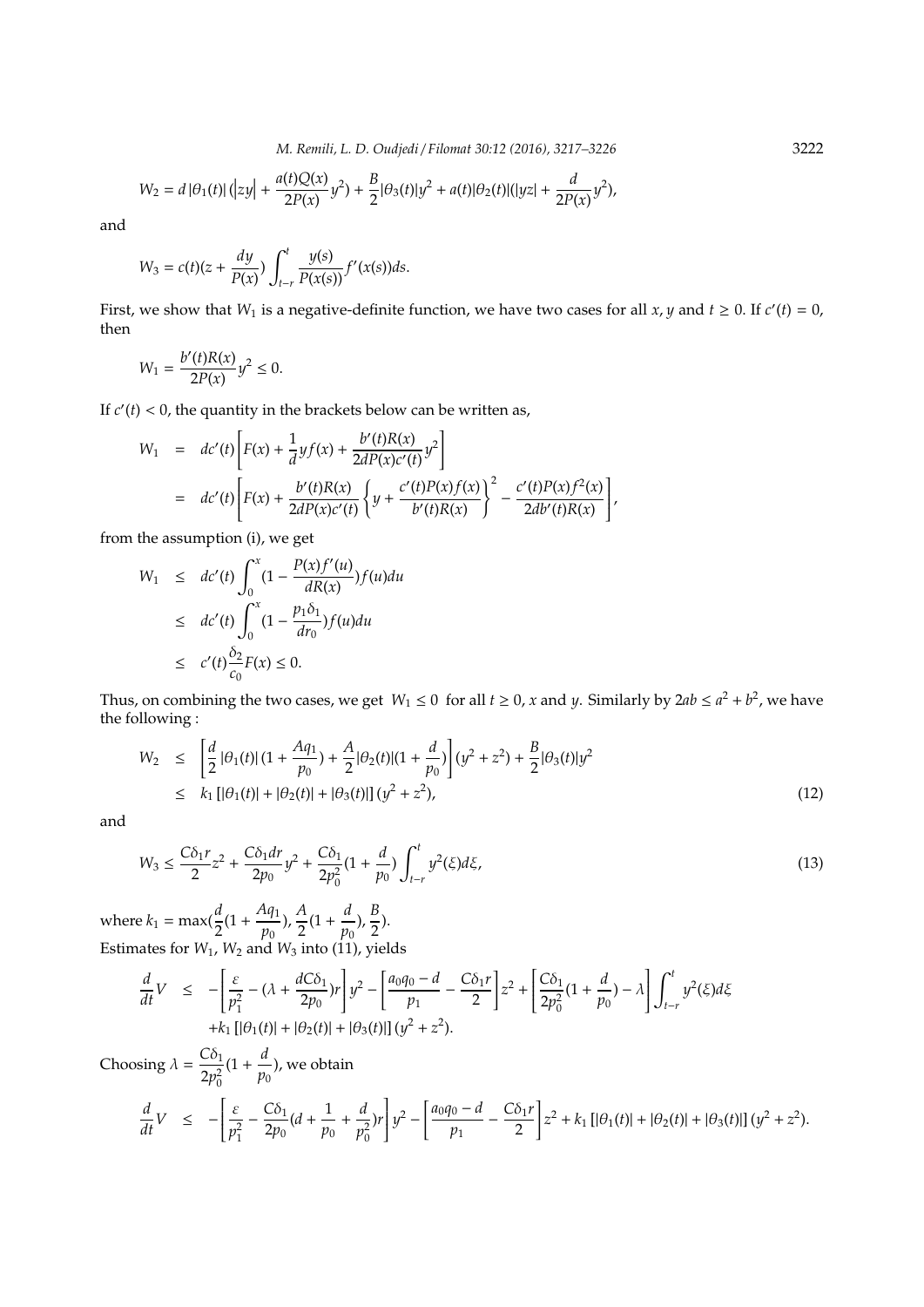From (9), (6) and taking  $\mu = \frac{\delta}{L}$  $\frac{1}{k_1}$  we see at once that

$$
\frac{d}{dt}U = (\exp(-\frac{k_1\gamma(t)}{\delta}))(\frac{d}{dt}V - \frac{k_1(|\theta_1(t)| + |\theta_2(t)| + |\theta_3(t)|)}{\delta}V)
$$
\n
$$
\leq K[-(\frac{\varepsilon}{p_1^2} - \frac{C\delta_1r}{2p_0}(d + \frac{1}{p_0} + \frac{d}{p_0^2}))y^2 - (\frac{a_0q_0 - d}{p_1} - \frac{C\delta_1r}{2})z^2],
$$

where  $K = \exp(-\frac{k_1 N}{s})$  $\frac{1}{\delta}$ ). Therefore, if

$$
r < \min\left\{\frac{2(a_0q_0 - d)}{p_1C\delta_1}, \frac{2p_0^3\varepsilon}{C\delta_1p_1^2(d + dp_0^2 + p_0)}\right\}.
$$

Then

$$
\frac{d}{dt}U(t, x_t, y_t, z_t) \le -\beta(y^2 + z^2), \text{ for some } \beta > 0.
$$
\n(14)

On combining the inequalities in (9), (10) and (14), the hypotheses of Lemma 2.4 are satisfied. Namely, the only solution of system (3) for which  $\frac{d}{dt}U(t, x_t, y_t, z_t) = 0$  is the solution  $x = y = z = 0$ . Thus, under the above discussion, we conclude that the trivial solution of equation (3) is uniformly asymptotically stable.

*Proof.* [**Proof of Theorem 3.2**] The proof depend on some fundamental properties of a continuously differentiable Lyapunov functional, we define  $W = W(t, x_t, y_t, z_t)$  as

$$
W(t, x_t, y_t, z_t) = (\exp(-\beta(t)))(V(t, x_t, y_t, z_t),
$$
\n(15)

where

$$
\beta(t) = \int_0^t \left[ \frac{1}{\mu} (|\theta_1(s)| + |\theta_2(s)| + |\theta_3(s)|) + \frac{1}{c_0} |c'(s)| \right] ds,
$$

and  $V = V(t, x, y, z)$  is already defined in Theorem 3.1. To show that *V* is a positive definite function with the conditions in Theorem 3.2, we rewrite *V* thus:

$$
V = dc(t)U_0 + U_1 + V_2 + \lambda \int_{-r}^{0} \int_{t+s}^{t} y^2(\xi) d\xi ds,
$$

where

$$
U_0 = F(x) + \frac{1}{d}y f(x) + \frac{\delta_1}{2d^2} y^2,
$$
  

$$
U_1 = \frac{1}{2} \left[ -\frac{c(t)\delta_1}{d} + \frac{b(t)R(x)}{P(x)} \right] y^2.
$$

From the assumptions of Theorem 3.2, we obtain:

$$
dc(t)U_0 = dc(t)\left[F(x) + \frac{\delta_1}{2d^2}(y + \frac{d}{\delta_1}f(x))^2 - \frac{1}{2\delta_1}f^2(x)\right]
$$
  
\n
$$
\geq dc(t)\left[\int_0^x (1 - \frac{f'(u)}{\delta_1})f(u)du\right]
$$
  
\n
$$
\geq dc(t)\left[\int_0^x (1 - \frac{dr_0b_0}{p_1C}\frac{1}{\delta_1})f(u)du\right] \geq 0.
$$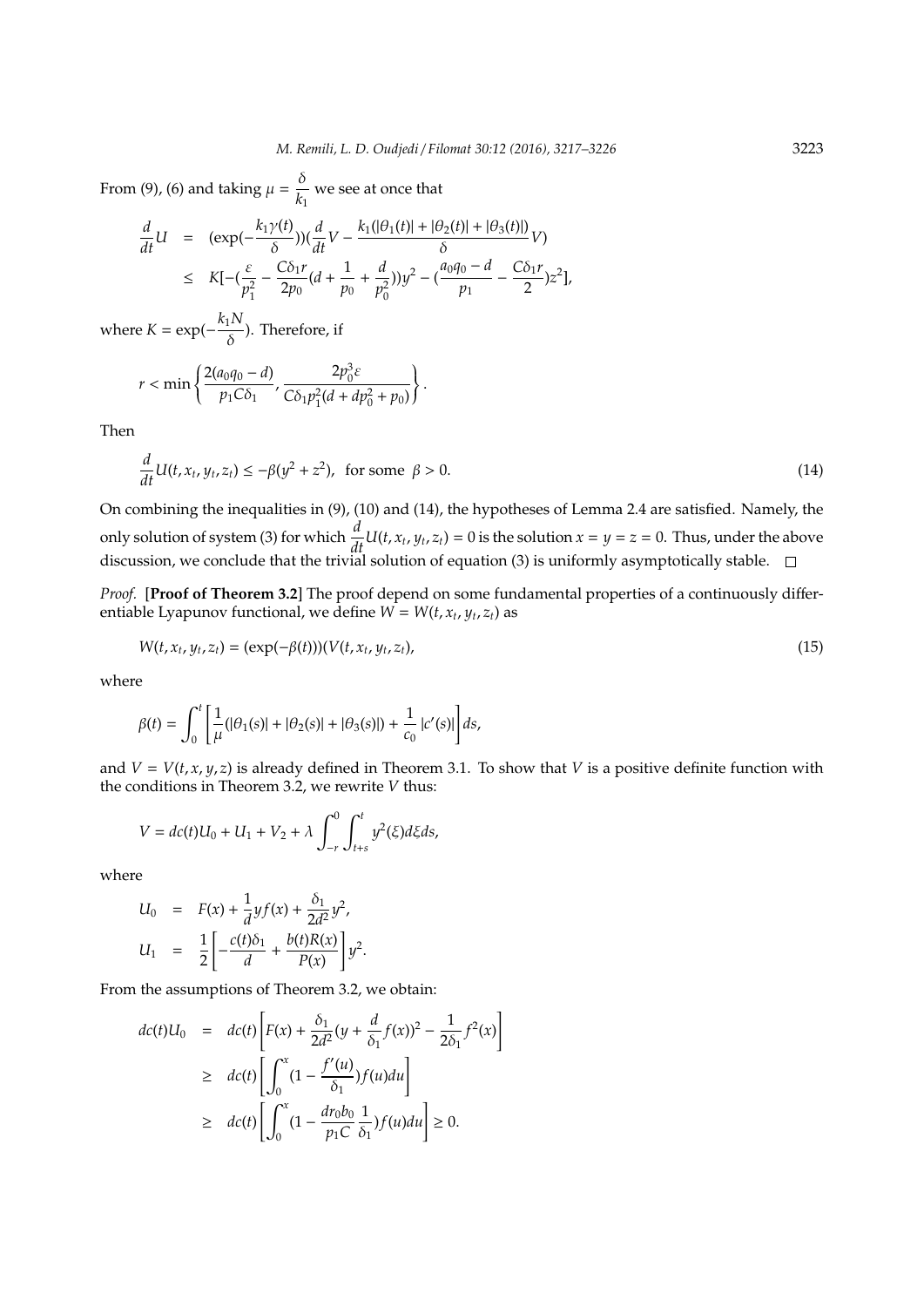Condition (j) implies that  $U_1 \geq 0$ . Hence, since  $V_2$  is positive definite, there exist sufficiently small positive constant, such that

$$
V \ge \delta(x^2 + y^2 + z^2).
$$

Therefore we can find a continuous function  $W_1(|\varphi(0)|)$  with

*W*<sub>1</sub>(| $\varphi$ (0)|) ≥ 0 and *W*<sub>1</sub>(| $\varphi$ (0)|) ≤ *W*(*t*,  $\varphi$ ),

by the fact that  $\beta(t) \leq \frac{N}{\mu}$  $\frac{N}{\mu} + \frac{N_1}{c_0}$  $\frac{v_1}{c_0}$ . The existence of a continuous function  $W_2(||\varphi||)$  which satisfies the inequality  $W(t, \varphi) \leq W_2(||\varphi||)$ , is easily verified (see (10)).

Let  $(x, y, z)$  be a solution of (5). Differentiating the Lyapunov functional  $V(t, x_t, y_t, z_t)$  along this solution, we find

$$
\frac{d}{dt}V = dc'(t)F(x) + c'(t) yf(x) + \frac{c'(t)\delta_1}{2d}y^2 - \lambda \int_{t-r}^t y^2(\xi)d\xi + \lambda ry^2
$$
  
\n
$$
= d\theta_1(t)(yz + \frac{a(t)Q(x)}{2P(x)}y^2) - a(t)\theta_2(t)(yz + \frac{d}{2P(x)}y^2) + \frac{b(t)}{2}\theta_3(t)y^2
$$
  
\n
$$
+ c(t)(z + \frac{d}{P(x)}y) \int_{t-r}^t y(s) \frac{f'(x(s))}{P(x(s))}ds + \frac{1}{P(x)}(d - a(t)Q(x))z^2
$$
  
\n
$$
+ (\frac{c(t)f'(x)}{P(x)} - \frac{db(t)R(x)}{P^2(x)})y^2 + (\frac{da'(t)Q(x)}{2P^2(x)} + \frac{b'(t)R(x)}{2P(x)} - \frac{c'(t)\delta_1}{2d})y^2.
$$

Making use of the definitions of *W*<sup>2</sup> and *W*3, it is clear that

$$
\frac{d}{dt}V \leq dc'(t)F(x) + c'(t) y f(x) + \frac{c'(t)\delta_1}{2d}y^2 - \lambda \int_{t-r}^t y^2(\xi)d\xi + \lambda r y^2
$$
  
+  $W_2 + W_3 + \frac{1}{P(x)}(d - a(t)Q(x))z^2 + (\frac{c(t)f'(x)}{P(x)} - \frac{db(t)R(x)}{P^2(x)})y^2$   
+  $\left(\frac{da'(t)Q(x)}{2P^2(x)} + \frac{b'(t)R(x)}{2P(x)} - \frac{c'(t)\delta_1}{2d}\right)y^2.$ 

By the assumptions  $(A_1)$ - $(A_3)$  and the inequalities (12), (13), we find

$$
\frac{d}{dt}V \leq dc'(t)\Big[F(x) + \frac{1}{d}yf(x) + \frac{\delta_1}{2d^2}y^2\Big] + \Big[\frac{C\delta_1}{2p_0^2}(1 + \frac{d}{p_0}) - \lambda\Big]\int_{t-r}^t y^2(\xi)d\xi
$$

$$
- \Big[\frac{db_0r_0 - p_1C\delta_1}{P^2(x)} - (\lambda + \frac{C\delta_1d}{2p_0})r\Big]y^2 - \Big[\frac{1}{p_1}(a_0q_0 - d) - \frac{C\delta_1r}{2}\Big]z^2
$$

$$
+ \Big[a d'(t)Q(x) + b'(t)R(x)P(x) - P^2(x)\frac{c'(t)\delta_1}{d}\Big]\frac{y^2}{2P^2(x)}
$$

$$
+ k_1\left[|\theta_1(t)| + |\theta_2(t)| + |\theta_3(t)|\right](y^2 + z^2),
$$

choosing  $\lambda = \frac{C\delta_1}{2}$  $2p_0^2$  $(1 + \frac{d}{n})$  $\frac{n}{p_0}$ ), we have

$$
\frac{d}{dt}V \leq dc'(t)\left[F(x) + \frac{1}{d}yf(x) + \frac{\delta_1}{2d^2}y^2\right] - \left[\frac{db_0r_0 - p_1C\delta_1}{2p_1^2} - \frac{C\delta_1}{2p_0}(d + \frac{1}{p_0} + \frac{d}{p_0^2})r\right]y^2
$$
\n
$$
-\left[\frac{a_0q_0 - d}{p_1} - \frac{C\delta_1r}{2}\right]z^2 + k_1\left[|\theta_1(t)| + |\theta_2(t)| + |\theta_3(t)|\right](y^2 + z^2).
$$
\n(16)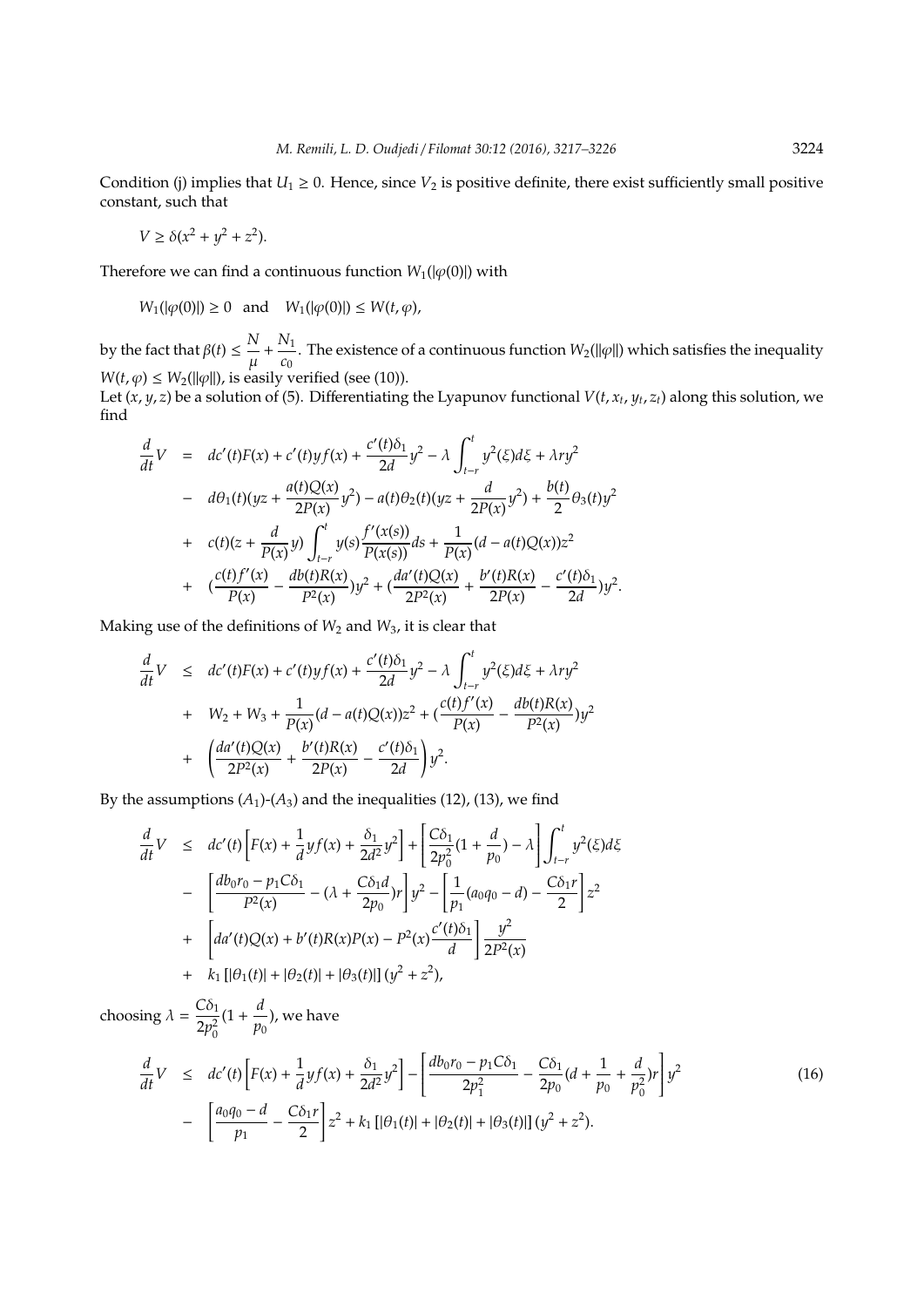From (15), it is easily verified that

$$
\frac{d}{dt}W(t, x_t, y_t, z_t) = (\exp(-\beta(t)))(\frac{d}{dt}V - (\frac{1}{\mu}\gamma'(t) + \frac{1}{c_0}|c'(t)|)V),
$$

on applying the inequalities (9), (16) and since

$$
dc'(t)[F(x) + \frac{1}{d}yf(x) + \frac{\delta_1}{2d^2}y^2] = dc'(t)U_0,
$$

we get

$$
\frac{d}{dt}V - \left(\frac{1}{\mu}\gamma'(t) + \frac{1}{c_0}|c'(t)|\right)V \le -\left[\frac{db_0r_0 - p_1C\delta_1}{2p_1^2} - \frac{C\delta_1}{2p_0}(d + \frac{1}{p_0} + \frac{d}{p_0^2})r\right]y^2 - \left[\frac{a_0q_0 - d}{p_1} - \frac{C\delta_1r}{2}\right]z^2 + d|c'(t)|U_0 - \frac{\delta}{\mu}\gamma'(t)(x^2 + y^2 + z^2) - \frac{1}{c_0}|c'(t)|V + k_1\gamma'(t)(y^2 + z^2).
$$

Putting  $\mu = \frac{\delta}{L}$  $\frac{\partial}{\partial k_1}$  and by the fact that  $V \geq dc_0U_0$ , we obtain

$$
\frac{d}{dt}W \leq -M \left[ \frac{db_0 r_0 - p_1 C \delta_1}{2p_1^2} - \frac{C \delta_1}{2p_0} (d + \frac{1}{p_0} + \frac{d}{p_0^2}) r \right] y^2 - M \left[ \frac{a_0 q_0 - d}{p_1} - \frac{C \delta_1 r}{2} \right] z^2,
$$

where  $M = \exp{-\left(\frac{k_1 N}{s}\right)}$  $\frac{1}{\delta}$  +  $\frac{N_1}{c_0}$ *c*0 . Therefore, if

$$
r < \min\left\{\frac{2(a_0q_0-d)}{p_1C\delta_1}, \frac{p_0^3(db_0r_0 - p_1C\delta_1)}{p_1^2C\delta_1(d+dp_0^2+p_0)}\right\}.
$$

Then

$$
\frac{d}{dt}W(t, x_t, y_t, z_t) \le -\alpha(y^2 + z^2), \text{ for some } \alpha > 0.
$$

Thus, under the above discussion, we conclude that the trivial solution of equation (3) is uniformly asymptotically stable.  $\square$ 

**Acknowledgment:** The authors would like to express sincere thanks to the anonymous referees for their valuable corrections, comments and suggestions.

#### **References**

- [1] A. T. Ademola, and P. O. Arawomo, Uniform stability and boundedness of solutions of nonlinear delay differential equations of third order, Math. J. Okayama Univ. 55 (2013) 157–166.
- [2] A. T. Ademola, P. O. Arawomo, O. M. Ogunlaran and E. A. Oyekan. Uniform stability, boundedness and asymptotic behaviour of solutions of some third order nonlinear delay differential equations, Differential Equations and Control Processes, N4, (2013) 43–66.
- [3] J. Andres, Boundedness of solutions of the third order differential equation with the oscillatory restoring and forcing terms, Czech. Math. J. 36, 1 (1986) 1–6.
- [4] J. Andres, Asymptotic properties of solutions of a certain third order differential equation with the oscillatory restoring term, Acta Univ. Palacki. Olomuc., Fac. rer. nat., Math. 91, 27 (1988) 201–210.
- [5] B. Yuzhen and G. Cuixia, New results on stability and boundedness of third order nonlinear delay differential equations, Dynam. Systems Appl. 22 (2013) no. 1, 95–104.